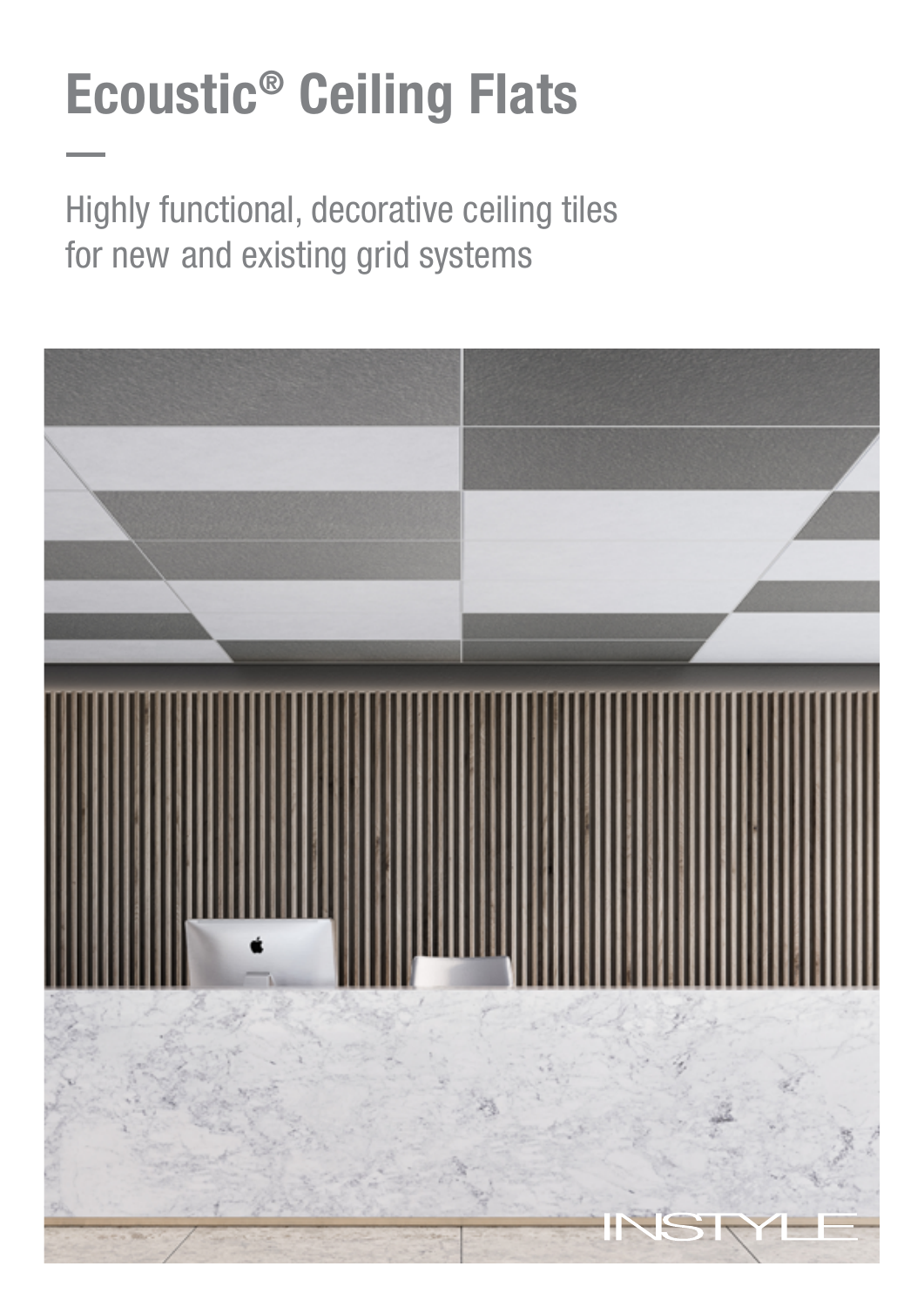## Ecoustic® Ceiling Flats



| <b>HOW TO SPECIFY</b> |                                                                                           |
|-----------------------|-------------------------------------------------------------------------------------------|
| <b>PRODUCT</b>        | Ecoustic <sup>®</sup> Ceiling Flats                                                       |
| <b>TILE SIZE</b>      | 600 Tile or 1200 Tile                                                                     |
| <b>THICKNESS</b>      | $9$ mm, 12mm, 13.5mm, 24mm or 25mm                                                        |
| <b>COLOUR</b>         | Select from relevant colours for nominated<br>thickness: Ecoustic <sup>®</sup> Felt or SC |

Please contact your representative for CAD drawings

warranty

INSTY

Toxic Material Reduction  $\parallel$  NA  $\parallel$  NA  $\parallel$   $\sqrt{}$ Sound Reducing Surfaces  $\parallel$  NA  $\parallel$  NA  $\parallel$   $\sqrt{}$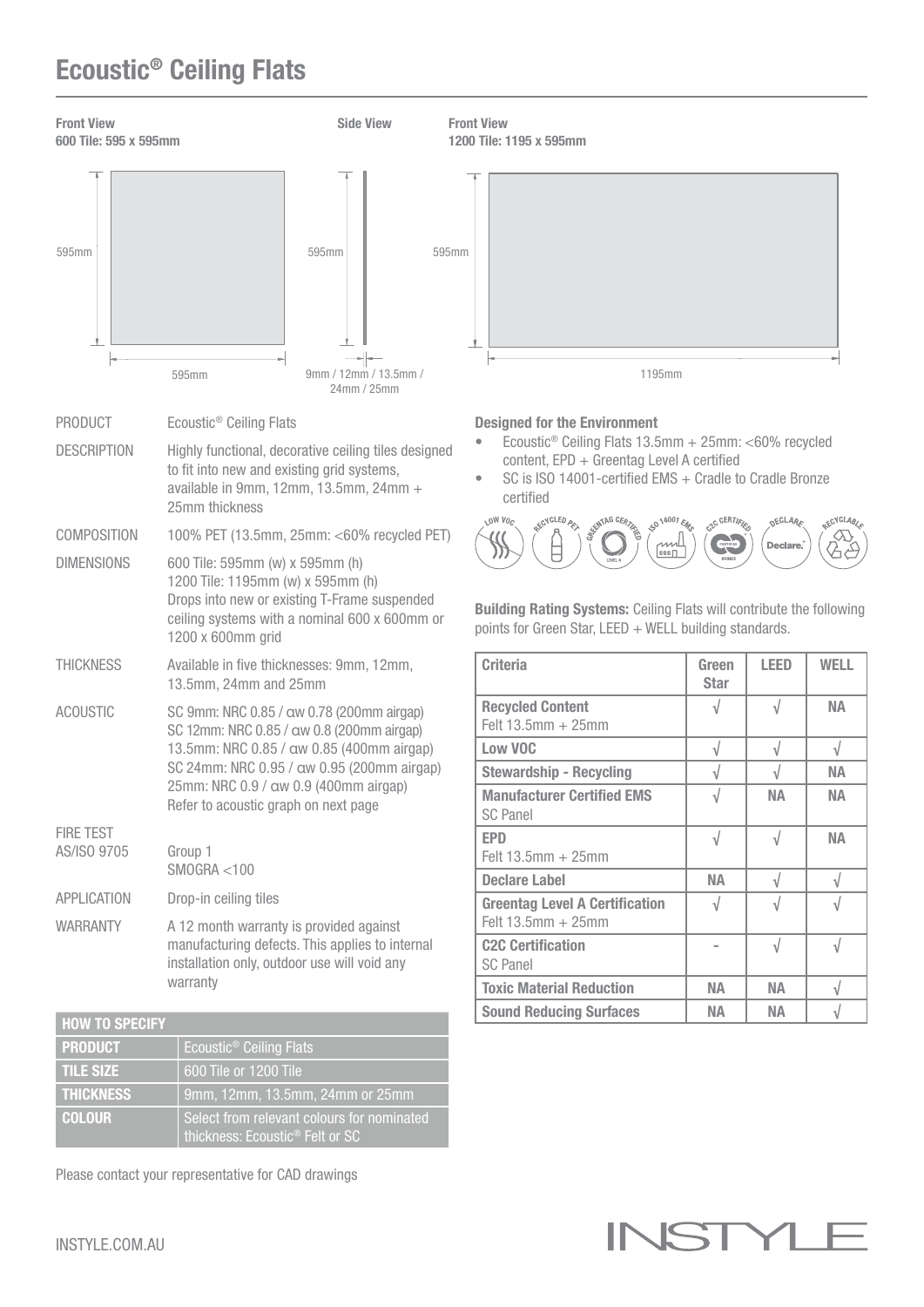### Acoustic Performance

Ecoustic® Ceiling Flats SC 9mm NRC 0.85 / αw 0.78 (200mm airgap) Ecoustic® Ceiling Flats SC 12mm NRC 0.85 / αw 0.8 (200mm airgap) Ecoustic<sup>®</sup> Ceiling Flats 13.5mm NRC 0.85 /  $\alpha$ w 0.85 (400mm airgap) Ecoustic® Ceiling Flats SC 24mm NRC 0.95 / αw 0.95 (200mm airgap) Ecoustic<sup>®</sup> Ceiling Flats 25mm NRC 0.90 /  $\alpha$ w 0.90 (400mm airgap)



-- O-- Ceiling Flats 25mm (400mm airgap)